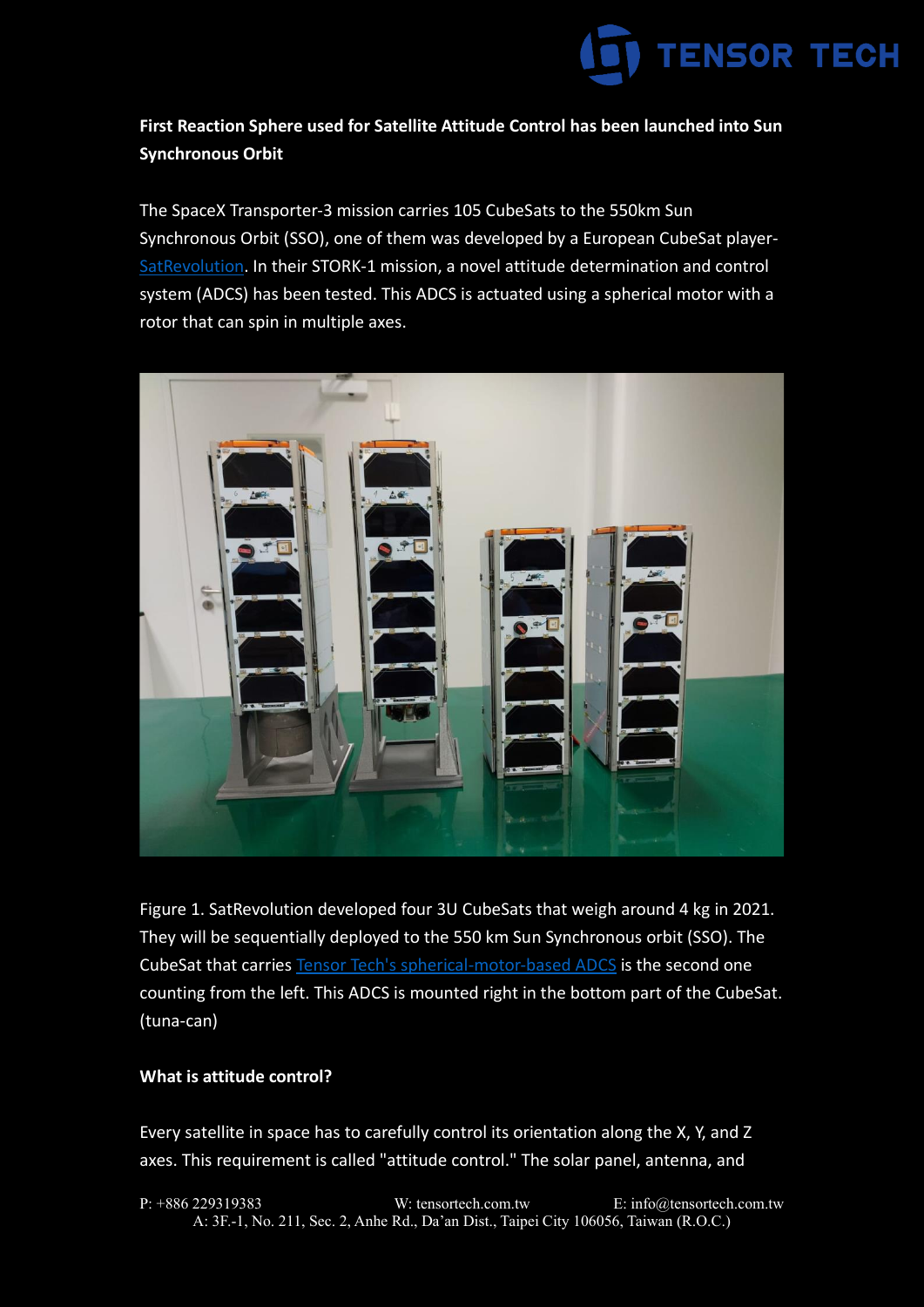

camera can only function properly with the correct orientation. Therefore, every satellite requires an ADCS.

## **What is the bottleneck of the traditional ADCS?**

Traditionally, when controlling a satellite's attitude, we have first to determine the satellite's current attitude. People estimate the satellite's attitude by using sun sensors, magnetometers, gyroscopes, and algorithms. Furthermore, we need the actuators to rotate the satellite to the correct attitude that the user has commanded. Usually, we use three motors, one on X-axis, one on the Y-axis, and one on the Z-axis, to achieve this function. Nevertheless, the inertia of the motors on the X, Y, and Z axes must not be too small compared to the inertia of the satellite. Therefore, the ADCS usually occupied an unavoidable portion of a satellite's weight, volume, and power budget.



Figure 2. This is the spherical-motor-based ADCS developed by Tensor Tech. Complete attitude determination and control algorithms are embedded in this integrated ADCS. Furthermore, attitude sensors such as fine sun sensors,